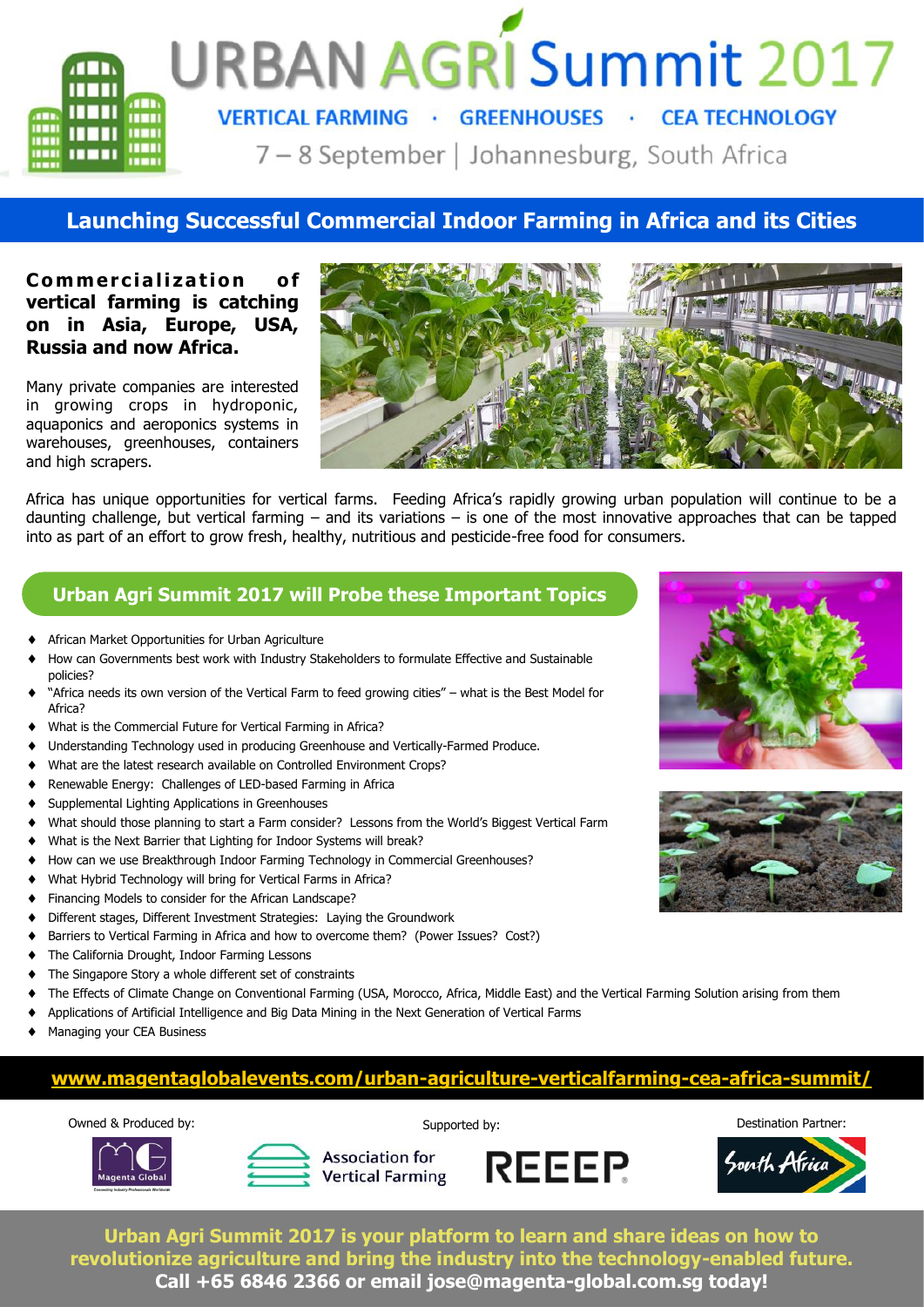## **Urban Agri Summit 2017 Highlights ...**

#### **Engagement with Industry Stakeholders Market Opportunities**

- Government Representatives
- Investors / Bankers
- Food Producers
- Supply Chain Representatives
- Growers
- Seed & Fertiliser Companies
- Agronomists
- R&D Centres / Universities
- Grower Associations
- Development Agencies
- System Integrators
- Manufacturers & Suppliers

**Urban Agri Summit 2017** connects African Agriculture Ministries and Departments with producers and growers, financiers and committed investors and suppliers, in an environment which encourages wholehearted discussion and cross-fertilisation of ideas fundamental to the development of urban agriculture and indoor farming across Africa.

#### **Exhibition Showcase**



See the exciting displays of agtech products and projects.

Poster presentations on innovative research will also be showcased.

### **A Practical & Relevant Agenda**

An all-encompassing agenda featuring the big picture of indoor agriculture with exciting presentations from thought leaders as well as roundtable discussions. If you would like to be part of this panel, drop us a line at [marketing2@magenta-global.com.sg.](mailto:marketing2@magenta-global.com.sg)

#### **Post-Summit Tour**

Join the **Urban Agri Post-Summit Tour** to view actual greenhouse installations and witness their operations on-site.





**Urban Agri Summit 2017** presents a unique opportunity for your organisation to be showcased as an important player in the revolution of agriculture and farming solutions. Showcase your expertise and products through our customised exhibition and sponsorship packages which will reinforce your corporate branding and thought leadership position in the industry amongst agriculture policy makers, project developers, investors and growers who are planning urban agriculture projects in their countries.

#### **Achieve Benefits & Successful Results**

Meet with… **KEY BUYERS** Public and Private Sectors

**STAKEHOLDERS**

with Current Plans for Agriculture Development Projects

#### **SALES AGENTS/DISTRIBUTORS**

Meet representatives for your products and services for positioning into new markets

#### **SYSTEMS INTEGRATORS**

Discuss products / services required for commercial projects

#### **INVESTORS**

A growing interest in investments in vertical farms, greenhouses and AG Tech initiatives. Investors are looking to include CEA and sustainable agriculture businesses into their portfolios

#### **Who Should Sponsor or Exhibit?**

- Technology Providers and Systems Integrators
- Agri Consultancy Firms
- Lightings Manufacturers
	- Sensors and Controls Manufacturers
	- Seeds Companies
	- Nutrients Manufacturers
	- Projects Investors
	- Banks and Project Financers

**Our Urban Agri Summit Team will be happy to discuss unique and customized packages to suit your business objectives.**

## **Media Partners**





**Get involved today! Contact us for the Sponsorship and Exhibition options available. Call +65 6846 2366 or email jose@magenta-global.com.sg**